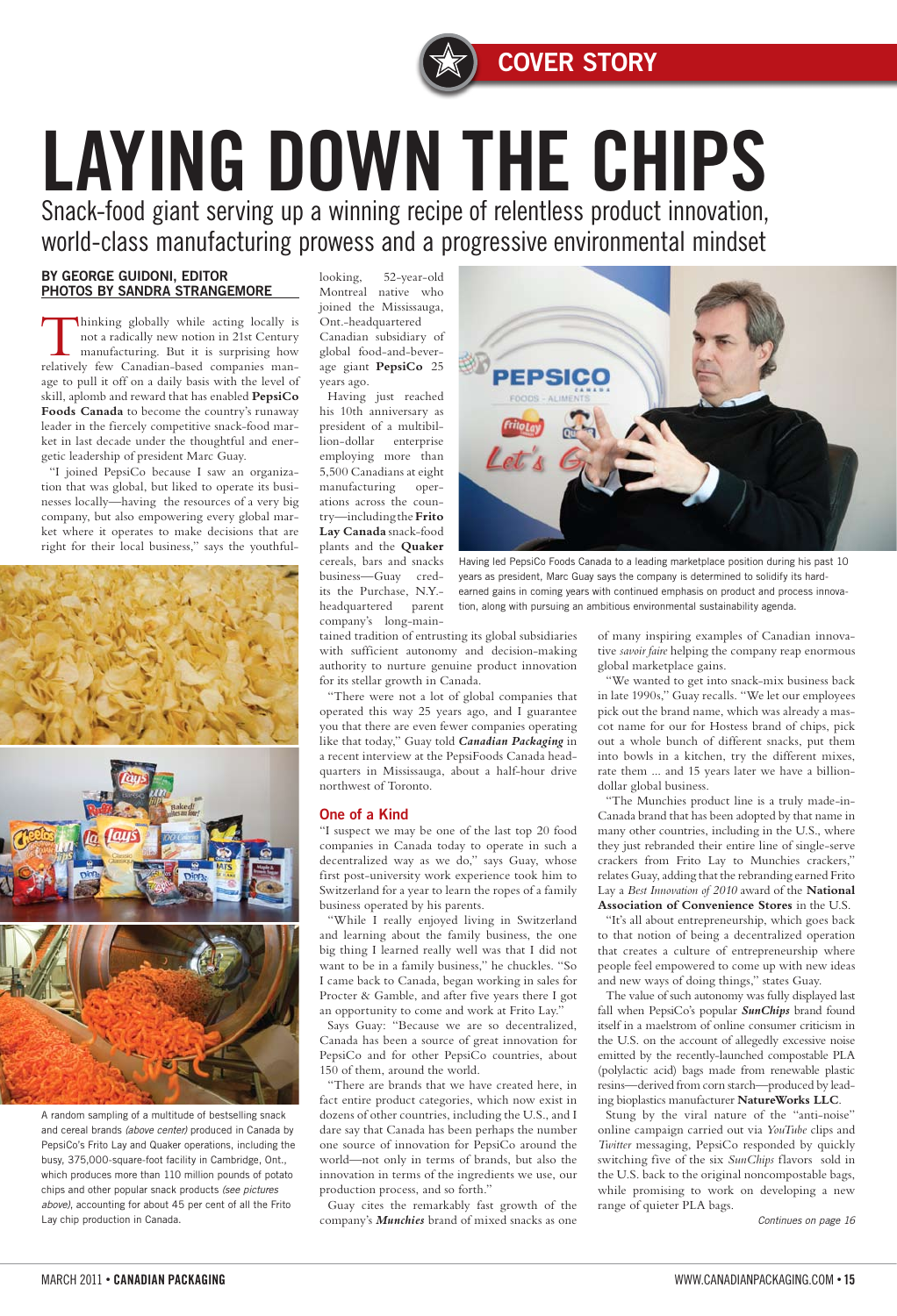## Cover Story

#### 16 • WWW.CANADIANPACKAGING.COM CANADIAN PACKAGING • March 2011

While the new bags are now all set to debut in both the U.S. and Canada later this year, Guay points out that the Canadian Frito Lay business not only decided to stick it out with the original PLA bags, but also bought ad space in daily newspapers and posted its own video clips on *YouTube* to point out the bags' many environmental virtues, while playfully offering free earplugs to all Canadian consumers requesting them.

"Our plan was always to stay the course in Canada because we know that Canadians are much more receptive to environmental initiatives like this one," Guay remarks.

"It's not that they are not committed to sustainability in the U.S., where they also got some positive feedback as well, but the fact is that the composting



rate for the U.S. households is about three per cent, whereas it is close to 30 per cent in Canada," Guay points out. "We had over 8,000 new 'friends' signing up on our Facebook page within a few days of creating it—telling us to keep the compostable bags here in Canada."

Adds PepsiCo Food Canada's director sustainability and productivity Helmi Ansari: "The original compostable package was a huge innovation—it was the first PLA package that you could metallize but still maintain all the compostability specifications so that it breaks down in an acceptable period of time.

"This new bag is another huge step forward in that technology right to the next level—making it a much softer and quieter material at room temperatures," Ansari says, revealing that initial work on the quieter PLA bags, conducted jointly with the company's exclusive flexible packaging supplier **Bryce Packaging, Inc.**, commenced more than

two years ago.

#### Quiet Time

"In terms of noise, the new package is very comparable to the standard polypropylene bags even though its is made from PLA, which is normally a much crisper material at regular room temperatures," says Ansari, noting that the new PLA bags emit at least half less noise compared to their predecessors, while also maintaining their crisp shape much better on the store-shelves even after repeated handling. "I don't know of any other package in the history of consumer packaged goods in Canada that has generated so much public attention and so many strong feelings," Guay reflects. "In the end there was a lot more positive consumer feedback in Canada

than negative, which is why we kept the compostable bag across the whole SunChips portfolio."

That said, Guay fully respects how PepsiCo went about its bag switch in the U.S., commending the ability of different global PepsiCo businesses to respond to their respective market challenges flexibly as they see fit.

Says Guay: "The bulk of people don't buy our snacks because of anything other than that they taste great *and* they are affordable: that's the number one reason why people buy our products.

"Even if we had zero waste and used no water or energy, if our products did not taste good, I'm not sure most consumers would necessarily buy our stuff just on those basis alone," he reasons. "Maybe some would, but at the end of the day it's all about quality and affordability of our products."

This relentless focus on product quality and pricing has paid off handsomely for the Frito Lay business over the last 10 years, Guay reveals.

"When I joined the company, Frito Lay was number four in the Canadian salty snacks market," he recalls. "It is now taken for granted that we're the number one player but that wasn't always the case. But these days about two of every three dollars spent in Canada on snacks is spent on Frito Lay snacks."

According to Guay, the company's approach to packaging and customer service has played a major role in Frito Lay's growth in the last decade.

"For one, we make most of what we sell in this country, whereas a lot of other companies import from the U.S.," he states. "We have always believed, going way back, that being close to our markets has significant benefits, so operating eight plants in Canada, on the food side alone, really helps drive the employment here.

"The other reason we employ more people than other food companies," he explains, "is due to the fact that we go to market using direct-to-store delivery, which means maintaining a large sales force that actually delivers products to the stores daily and merchandises them for the customer.

"There are about 2,000 salespeople who work on the food side of PepsiCo's Canadian business, and that's a lot more than any other food company in this country," points out Guay.

"Our people will actually take the bags and the boxes out of the shipping case and put them on the shelves for our retail customers, build the POP (point-of-purchase) displays in the store and so on," he expands. "There's also the issue of freshness.



Director of sustainability and productivity Helmi Ansari *(left)* and Marc Guay showing one of the high-recycled-content corrugated carriers, manufactured by Atlantic Packaging Products Limited, that are reused several times after the initial product delivery to customer as part of the company's intensive recycling and waste reduction efforts.

#### Plant floor quality assurance team members conduct a meeting at the Cambridge plant's Packaging Wall meeting room to evaluate the taste, freshness, odor and texture of random product samples pulled off the running packaging lines as part of the facility's strict quality assurance protocol.

A Videojet thermal coder *(below)* and a Vertex metal detection system from Fortress Technology *(left)* are employed above every Ishida form-fill-seal bagging machine located throughout the busy Cambridge facility's packaging lines to ensure optimal produce safety, quality and traceability.



#### **Laying down the chips**

*Continued from page 15*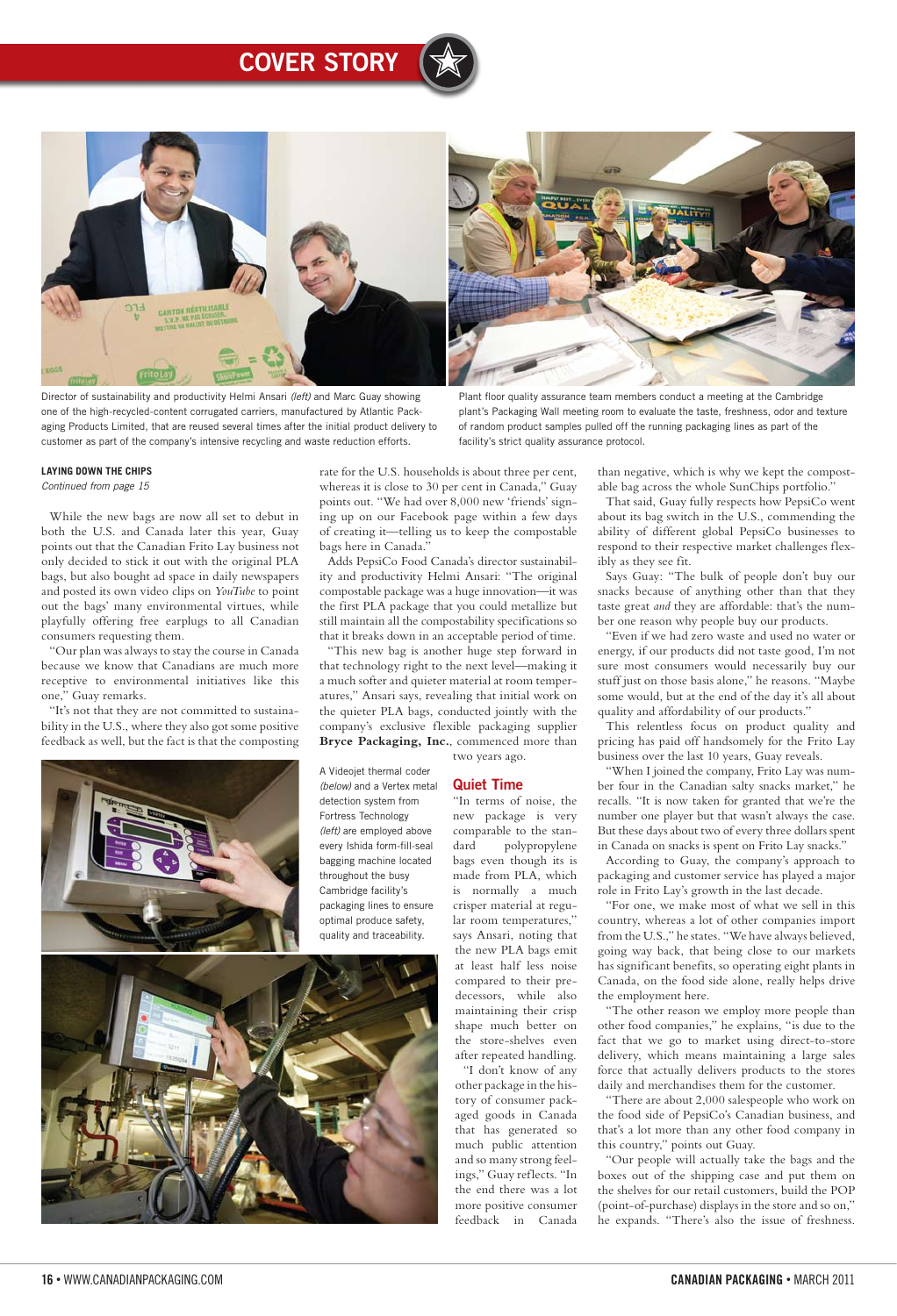#### March 2011 • CANADIAN PACKAGING WWW.CANADIANPACKAGING.COM • 17

Cover Story

#### We have a limited shelf-life for our products, so it's really important to us that they are well-rotated and, in the odd case that a product expires on the shelf, that we pull it off as quickly as we can.

"We like to do that work for the retailers so that they don't have to worry about our products," Guay states, adding that having similar control over the company's packaging strategies and development is also crucial to its ongoing success in the marketplace.

"All our graphic design work is done locally, because not only do we want to maintain control of the identity of the brand in Canada, we also need to maintain the alignment with what the brands look like at the rest of PepsiCo's markets," Guay relates. "It's no coincidence that a bag of Lays chips you'll find in Canada will look familiar with what you'll see in Japan or elsewhere in Asia.

"Snack-food product categories are highly-impulsive: over half of all purchase decision are made at the store—making our packaging our last point of contact with the consumer before they buy the product," says Guay. "So it's very important that the package looks good and attractive, and that it communicates the information of the brand, the flavor, the size and so on, in a very clear way to the consumers.

"Packaging has always been a very important marketing vehicle, and it is becoming even more important as efforts to build brands are becoming ever more complex, due to the influence of traditional media declining in our collective lives," he expands.

"People definitely watch far fewer TV commercials today than they did 10 years ago, for example, and it's becoming much more difficult to reach the consumer in other traditional ways, so the importance of good packaging will continues to grow in terms of package design and how well it communicates with the consumers."

According to Guay and Ansari, having full control of its packaging enables Frito Lay to pursue a proactive approach to packaging sustainability, whereby a lot of its secondary packaging get reused many times after the initial delivery to retailers most notably the corrugated shipping carriers supplied to Frito Lay by the Toronto-based **Atlantic Packaging Products Limited**.

"Each one of our shipping cartons get reused five or six times on average," points out Ansari. "We did some rough math on this, and over the last three years alone, we estimate we have saved over two million trees by reusing these boxes multiple times before ultimately recycling them, rather than using them once and sending them to recycling."

Adds Guay: "Again, this is possible because of our direct-to-store delivery system, whereby our people are in the stores everyday and they can collect these boxes for reuse.

"We simply couldn't do it without having all those salespeople out there, we'd become just like any other company that sends its cardboard boxes to the retailers' warehouses and thus lose control and sight of our cases," he elaborates.

#### Second Life

"We've been using reusable cartons for as long as I remember," Ansari concurs. "There is probably more secondary packaging used for our products than primary packaging.

"When people think about a bag of chips they only relate it to the primary package itself, but the fact is there is far more material used in the secondary packaging, which also has the highest amount of recycled and recyclable content that we can get in there," he asserts.

"As for the primary packaging, we always work to make the material as lightweight and thin as possible, but still maintain the freshness of the product and the crisp appearance that you want the package





environmental excellence in Canada—including the *Environmental Sustainability Excellence Award* of the **Canadian Council of the Ministers of the Environment**; the *Energy Conservation Award* of **Natural Resources Canada**; the *Green Supply Chain Award* of **Transport Canada**; and a long list of others—PepsiCo Foods Canada takes a surprisingly low-key approach to publicizing its environmental accomplishments.

States Ansari: "While we are proud and happy to get this recognition, that is not our objective.

"Sustainability and all the other work we do around here is all part of our culture of operational excellence—we do it because we think it's the right thing to do, and we always have," he asserts.

"It's not something we do so we can go and brag to people and to the market about our environmental practices—this is just our operational culture," says Ansari, who has spent 14 years with PepsiCo, including a stint as manufacturing (plant) manager at the Cambridge, Ont., plant.

A fully-automatic Wulftec turnable stretchwrapping system applies layers of OXO-Biodegradable stretchwrap film, developed by Intertape and distributed by Canpaco, onto a palletized load of product.

Strapped stacks of palletized pre-printed corrugated boxes, manufactured by Mitchel-Lincoln Packaging, are stored on steel racking in the Cambridge plant's vast warehousing area near the shipping docks.

While he nowadays spends about half of his time at the Mississauga headquarters, Ansari remains a frequent and popular visitor to the busy, 375,000-square foot production facility operating on an around-the-clock, 24/7 production sched-*Continues on page 18*



The Cambridge plant makes a big use of CHEP Canada's pallet pooling services as part of a proactive commitment to minimizing waste and reducing the carbon footprint of its manufacturing and distribution operations.

An overview of secondary packaging operations at the busy Frito Lay manufacturing facility in Cambridge, which employs over 600 people on a 24/7 schedule to turn out hundreds of SKUs (stock-keeping units) of some of the company's perennial bestselling brands.

Packaging machine operator Bruce Haines makes on-thefly adjustments to the fully-automatic Douglas Machine case-packing line that utilizes high-performance suction cups to ensure gentle placement of bags of potato chips into the corrugated shipping boxes.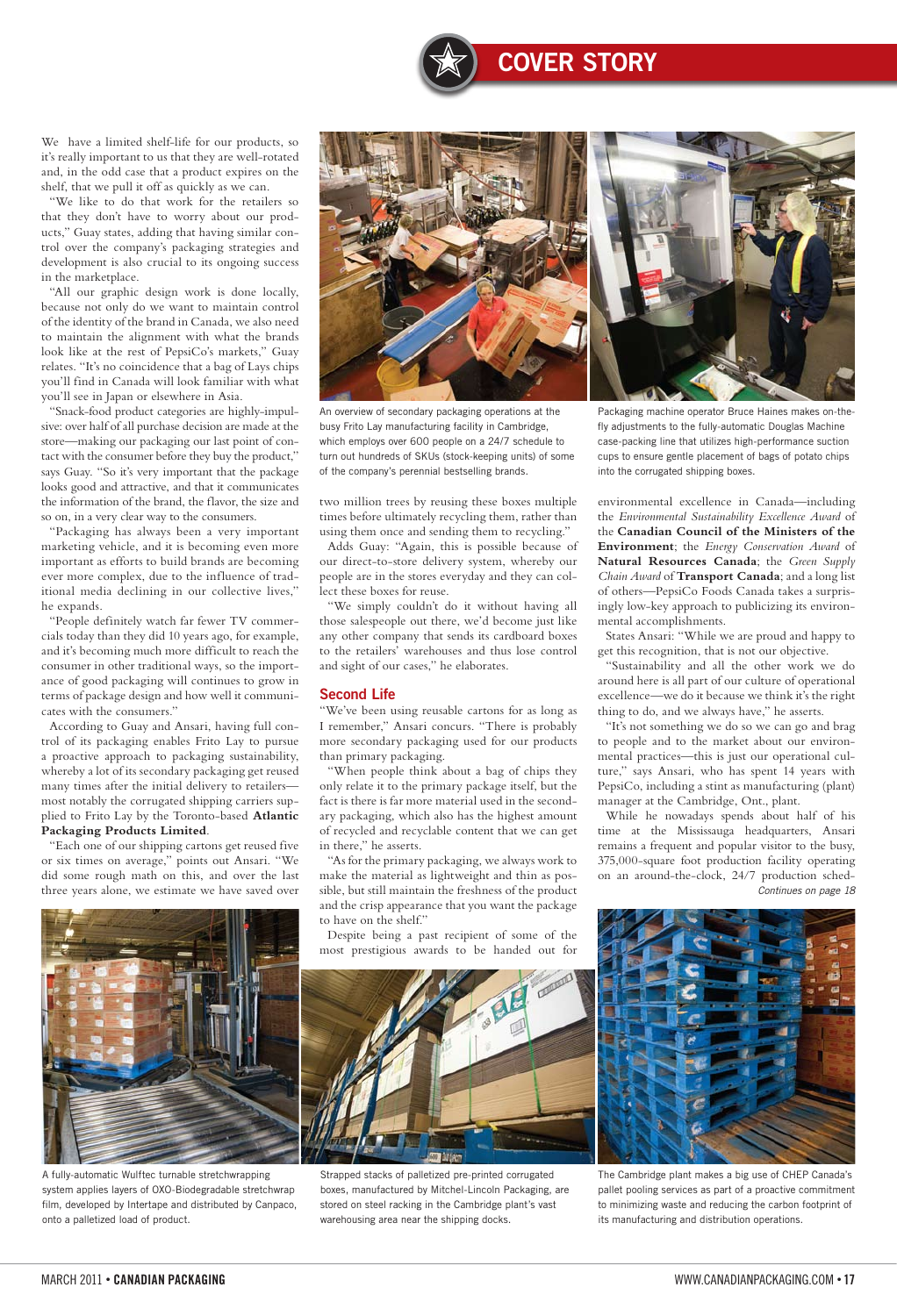ule to turn out over 110 million pounds of potato chips and other snack products per year, including bestselling global brands such as *Cheese Puffs*, *Sun Chips, Lays*, *Ruffles*, *Miss Vickies*, *Tostitos* and *Doritos*, among others.

Employing 615 people, the Cambridge plant accounts for about 45 per cent of the entire Canadian production of Frito Lay snacks, relates Ansari, whose first-name-basis familiarity with the plant's dedicated and highly-motivated workforce helps facilitate an ongoing exchange of helpful ideas and suggestions on how to continue reducing the plant's environmental footprint.

"The culture at PepsiCo and Frito Lay has always been completely team-driven: our frontline employees run and drive our day-to-day business," Ansari states.

"Every one of our employees at the Cambridge plant is on a team—be it a packaging team, a production team, a quality team or a maintenance team," says Ansari, crediting the plant's Green Teams for many improvements in packaging sustainability and waste reduction, including a recent introduction of the compostable *OXO-Biodegradable* brand of stretchwrap film—supplied by **Canpaco** 

**Inc.** of Concord, Ont.—to the plant's end-of-line packaging operations.

"We also have Resource Conservation teams, driven by frontline employees, whose role is to reduce energy consumption, water use and waste associated with the plant's food production," Ansari elaborates, "as well as Zero Landfill teams who specifically focus on reducing our landfill waste.

"As a result of all this teamwork to innovate our processing and packaging processes, over 95 per cent of the waste produced in our facilities across Canada never goes to a landfill, but is instead diverted for some possible reuse," Ansari confides.

"For example, the leftover starch produced when we slice the potato chips is now converted into dry starch instead of being thrown out as waste, which can be used as a processing ingredient in other industries.

"We had our Green Teams in place back in the 1990s—long before it became a cool thing to do," says Ansari, noting the that plant now uses 40 per cent less water to produce a bag of chips than it did in 1999, as well as 20 per cent less natural gas and 20 per cent less electricity.

"We are now targeting to reduce our water use by 75 per cent [compared to 1999] and our energy intake for natural gas by 50 per cent, and although this is something we jokingly refer to us BHAGs— Big Hairy Audacious Goals—we think we'll get there soon by continuing down the path to a corporate vision that we call 'Leave no Trace.'

"We aspire to a vision that one day all manufacturing, ours and others', will operate with no environmental footprint at all," says Ansari. "We

# GOOD FOR THE PLANE





Cost Savings! 5 - 2 depending

**W** Engineered to biodeg

**W** Full



#### Available across Canada through:



www.canpaco.com

## See how w

**Contact us f** gogreen@



Positioned just above the Cambridge plant's packaging lines, a multibucket scale dispenses precisely-measured quantities of freshly-made potato chips down to the Ishida form-fill-seal baggers below.

### **COVER STORY**



**Laying down the chips** *Continued from page 17*